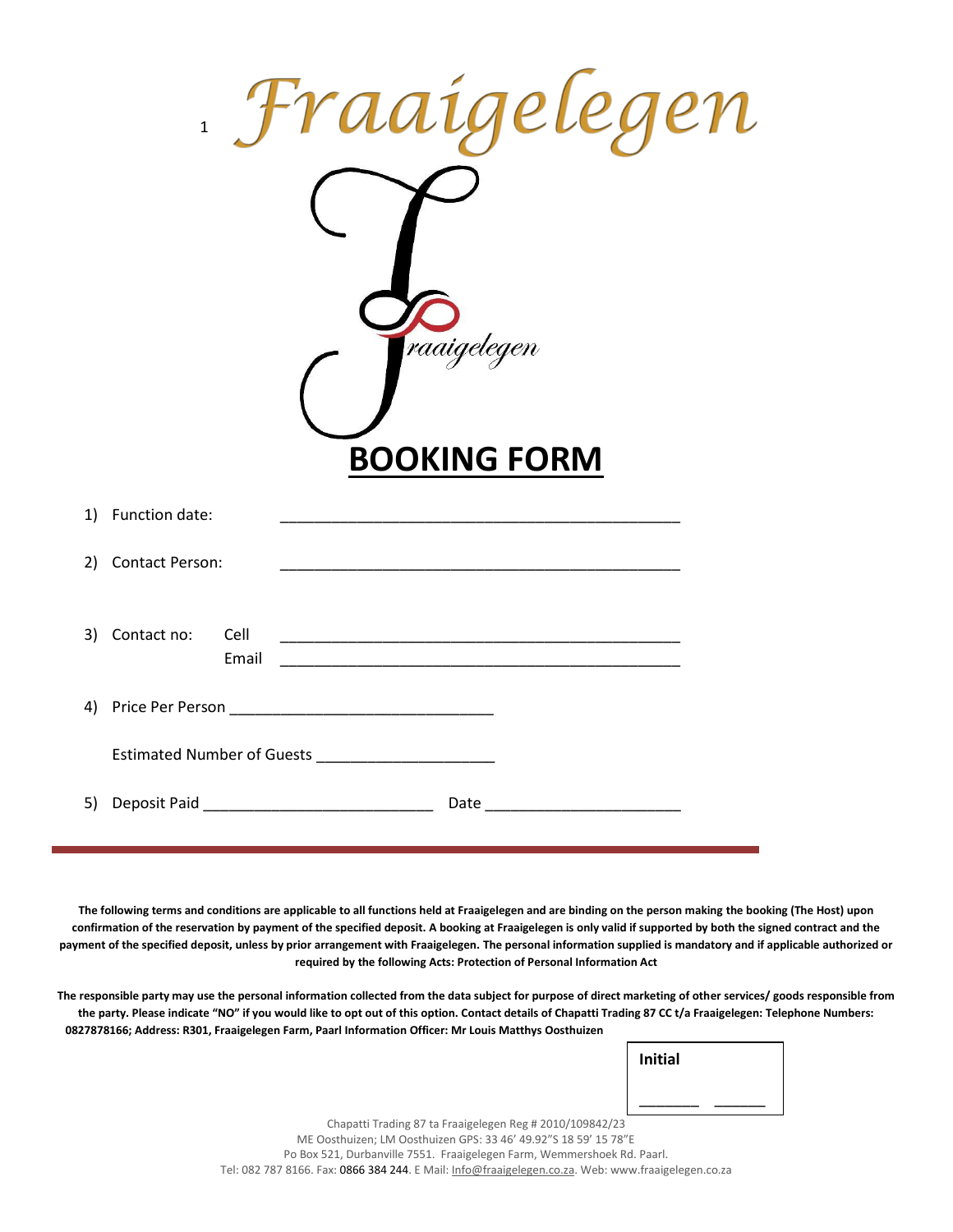*Fraaigelegen* 

- 6) A 15% deposit of the venue hire is required to confirm a booking. Cancellation of the booking will be unavoidable if this is not adhered to.
- 7) Deposits will not be refunded. In the event of cancellation due to the death or hospitalization of the person for whose benefit the reservation was made the full amount will be returned.
- 8) In the event that Government regulations prevent a function or any part of the services included in the function, the client may opt for a raincheck of the function, valid for one year after the initial function date. – subject to availability.
- 9) Cancelation by the client of the event with less than 45 day notice will result in a 50% liability of the estimated event cost. Execution of this point remains at the discretion of Fraaigelegen.
- 10) Fraaigelegen or any of its employees may not be held liable in the event of damage to the building or cancellation of an event due to an unforeseen act of God or Government regulations. Fraaigelegen endeavors to avoid any such situation within its ability.
- 11) The client indemnifies Fraaigelegen from any claims that may arise due to weather or other external factors that may influence the event as planned.
- 12) The full account must be settled seventy two (72) hours prior to the function.
- 13) Confirmation of the number of guests must be received no less than 72 hours prior to the function.
- 14) Please note that the client will be billed for the amount of people confirmed 72 hours prior to the function.
- 15) Please arrange delivery of wine, table list and table layout, as well as any other items required for the event at least 24 hours before the function.
- 16) Final table layout must be provided 24 hours before the function and may not be changed unless by arrangement with management.
- 17) Right of admission is reserved and the management has the right to remove any unwanted guests at any given time.
- 18) The client (Undersigned) will be held responsible for any damage to the property of Fraaigelegen or respective vendors caused by the client or his/her guests.
- **19) Cut of time for evening functions is at 12:00. Total duration of event may not exceed 8 hours. It is expected that all vendors will have completed their pack up by the set cut – off time** The client will strictly adhere to the cut off times at all times. In the event of exceeding this set time, the client will have the responsibility to discuss it with management. The client must undertake to pay the following fee's additional to the main account if the cut off time is exceeded: Venue hire, bar = R1000.00 per hour or part

thereof

20) Fraaigelegen does not take any responsibility for any of the Guest's or Host's belongings (including gifts) or for any injury, damage or loss suffered by any persons, and the host accordingly indemnifies Fraaigelegen against any and all claims arising out of the loss or damage to any such belongings or any injuries suffered, where such loss or damages or injury are beyond the reasonable control of management.

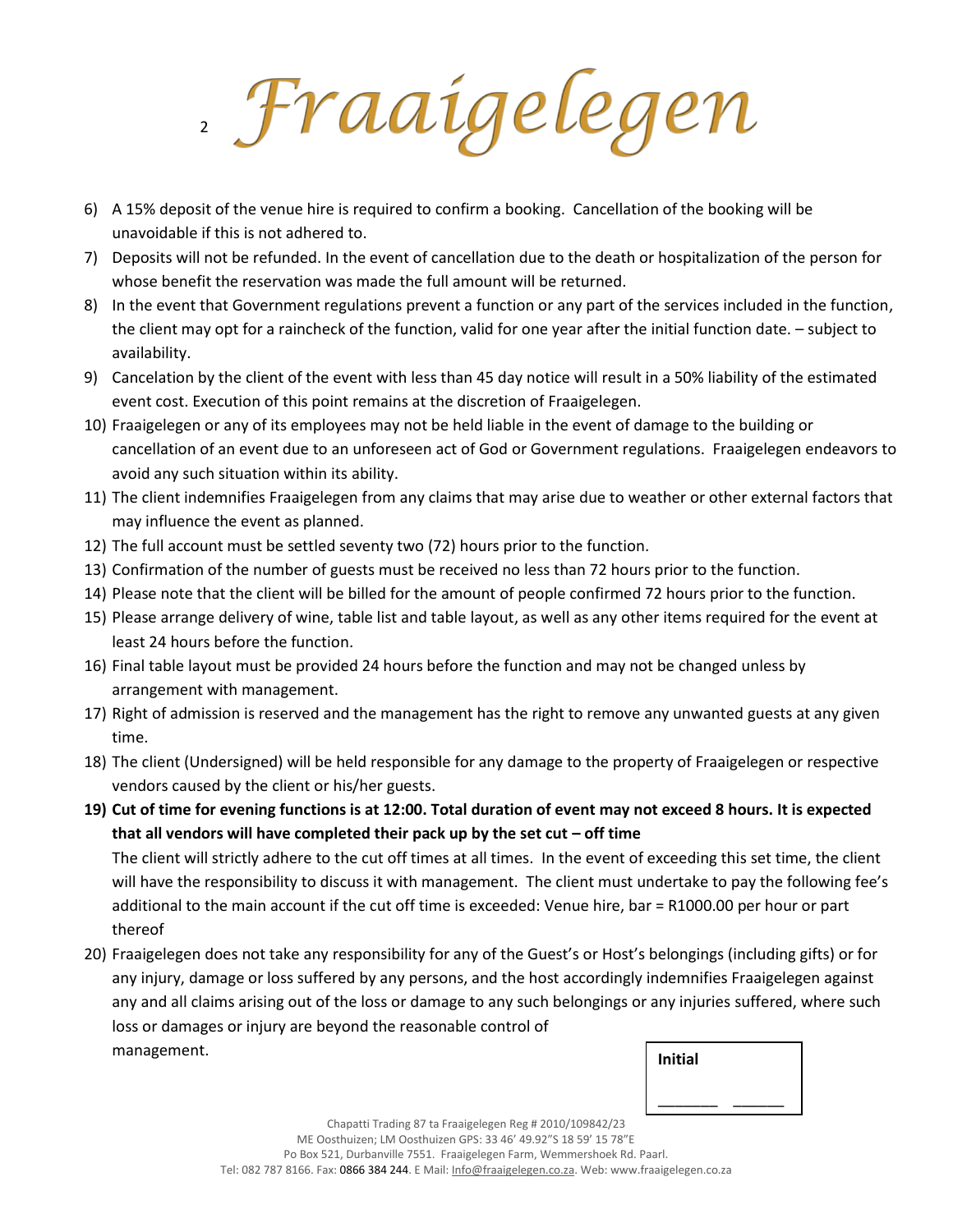Braaigelegen

- 21) Should any such incident occur during the occupation of the venue, it is the responsibility of the host to ensure that management is informed and that an incident report is completed.
- 22) In the event that the client or his/her guests bring any wine, spirits, malts or any other drinks onto the premises without prior arrangement with the management, management reserves the right to confiscate any such items, as well as invoice the client for the trade value of the items as charged by our own bar facilities. In the event where the client supplies his/her own wines and champagne, a maximum of 5 bottles per table opened is allowed without a corkage charge, thereafter the client will be billed R 40.00 per bottle opened.
- 23) It remains the sole responsibility of the client to ensure that no persons under the age of 18 may enter the bar area, nor consume any alcoholic beverages. The client also indemnifies Fraaigelegen from any claims that might arise due to consumption of alcohol by minors.
- 24) The client indemnifies Fraaigelegen from any claims arising from the consumption of alcohol and the effects it might have on the client, whether on the Fraaigelegen premises or away from the premises.
- 25) Bound by Law No alcohol may be sold or CONSUMED on Fraaigelegen premises between 02:00 and 11:00am.
- 26) All major credit and Debit cards are excepted. The undersigned client remains responsible for any accounts not settled by guests at the end of the event.
- 27) The amount of guests signed for on this contract is binding. Fraaigelegen will allow a 10% decrease in quantity where after a 50% penalty charge will be levied on the difference between the contract quantity and the final confirmed quantity of guests. An increase of numbers may not exceed 240 guests and will be charged according to the price per person as stipulated on this contract.
- 28) It is the clients responsibility to inform Fraaigelegen of any special dietary requirements of the guests. Alternative catering for Halaal guests can be arranged by Fraaigelegen at an additional cost.
- 29) Children attending the event must at all times have an adult childminder present. Fraaigelegen reserves the right to insist on the departure of parents with unruly children.
- 30) The client remains responsible for the making and arranging of flower arrangements and specialized décor for the event.
- 31) Collection of personal taste items may not be done on a Sunday, unless explicit arrangements has been made with management and the duration of collection is kept to an absolute minimum duration of time.
- 32) All external service providers attending the event will be counted as part of the final guest list and the host will be billed accordingly. These include and are not limited to D.J. Photographer, Videographer, band etc.
- 33) No food and/or beverages (including alcohol) purchased from another establishment may be consumed at our premises without Management consent being obtained.
- 34) No food and/or beverages (including alcohol) provided by Fraaigelegen may be removed from the property.
- 35) Refer t[o www.fraaigelegen.com](http://www.fraaigelegen.com/) for our full General Disclaimer and Provision of Food stuff and function

| <b>Initial</b> |  |
|----------------|--|
|                |  |